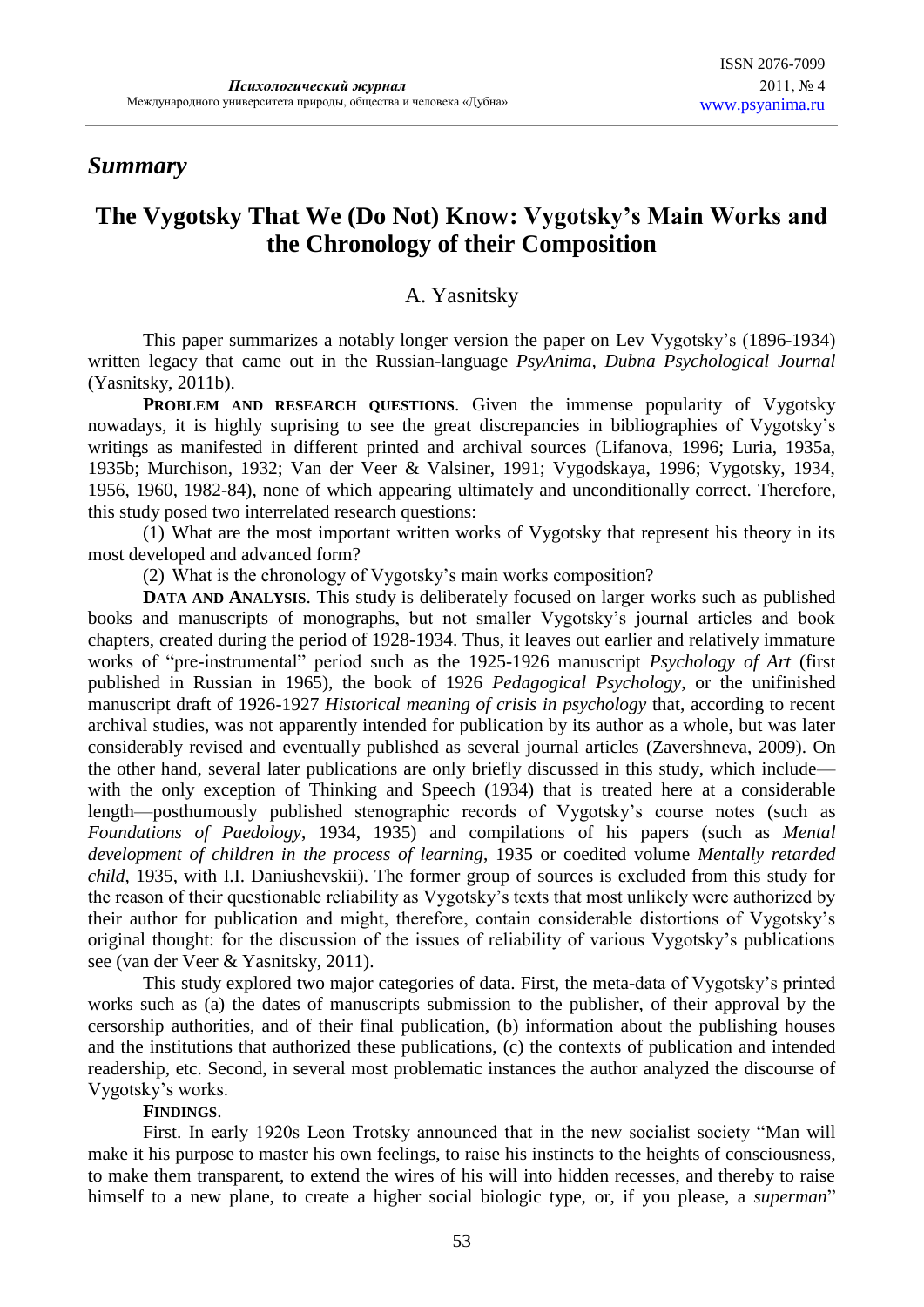(emphasis added, Trotsky, 1925/2005). Inspired by Trotsky's visionary proclamations, as evident in a number of quotes and programmatic statements in his writings (e.g., Vygotskii, 1926, 1926/2008), in 1927 Vygotsky launched a highly ambitious publication project that aimed to "to lay out, in a general sense, psychology with regard to culture and the superhuman" (Vygotsky & Puzyrei, 2007, p. 19) [in German translation: "[es ist eine Chance,] in allgemeinen Zügen die Psychologie unter dem Aspect der Kultur und des Übermenschen darzustellen" (Rückriem, 2008, p. 46)]. This project ultimately materilized as two books that came out in 1930: *Studies on the history of behaviour. Ape, primitive, child* (Vygotskii & Luria, 1930) and *Imagination and creativity in school age* (Vygotskii, 1930b). To their apparent disappointment, as it is evident from Vygotsky's correspondence with his associates and collaborators, the outcome of the work did not meet Vygotsky's high expectations, who self-criticized their "ape-book" for numerous mistakes, inconsistencies, and omissions (Rückriem, 2008, pp. 63-64; Vygotsky & Puzyrei, 2007, p. 26) that resulted from the lack of experimental studies done by the Vygotsky-Luria Circle (Yasnitsky, 2009b, 2011d), and, on the other hand, their inability to provide sufficiently convincing and comprehensive theoretical generalizations. Therefore, the outcome of the undertaking of "psychology with regard to culture and the superhuman"—the two books for general reader that summarized the studies of other, mostly West European scholars—was clearly an overall failure of what started as a highly ambitious and original project.

Second. Perhaps, the most unexpected, striking, and sensational discovery made in this study is the conclusion that such—according to common opinion—foundational Vygotsky's works as *The History of Development of Higher Mental Functions* and *Tool and Sign in the Development of the Child*, in fact, were not considered as his seminal works by their author, who neither included them in his bibliographies of published works and unpublished manuscripts (cf.: Murchison, 1932; Vygodskaya, 1996) nor even intended to publish them, at least in their present form as they are known to us in Soviet publications of 1960s-1980s and their translations into English of 1970s-1990s. Furthermore, this study leads us to the conclusion about numerous both deliberate and incidental falsifications that took place during preparation of the texts for publication by the editors of the Russian six-volume collection of Vygotsky's works of 1982-1984. Thus, *The History of Development of Higher Mental Functions* appears to have been constructed from two different Vygotsky's manuscripts written with the interval of 1-2 years and published in 1983 by the editors of the Soviet edition of Pedagogica Press as one theoretical work under the title that actually never appears in Vygotsky's own publications, papers and archival documents (Vygotskii, 1983). In turn, on the basis of testimonies of the participants of the events of that time and the comparative analysis of Russian and English texts of Vygotsky and Luria's *Tool and Sign in the Development of the Child* we come to the conclusion that this work that we known very well by its Russian (Vygotskii, 1984) and English (Vygotsky, 1994) publications is a fake, or, in the words of Elkonon Goldberg, a "benign forgery", or, even more precisely, back-translation from an English translation of an earlier Russian text that had not preserved by the time of the preparation of Soviet six-volume publication (i.e. by the end of 1960s) (Goldberg, 2005, p. 99). The main evidence in support of this finding is the fact of numerous repetitions of considerable segments of Russian text, virtually identical in their content, but most frequently varying in their verbal expressions (see Kellogg & Yasnitsky, 2011; aslo footnote 20 in Van der Veer & Valsiner, 1994, p. 171). Such variations must have resulted from the poorly coordinated work of two (or even more) translators who made redundant translations of the text and, then, from the mistakes of integration of these segments into coherent whole that were presumably made by a highly unprofessional and careless editor of the volume. Finally, it is notable that the English text that served as the original for this back-translation has many features of the earlier discourse of Vygotsky of the end of 1920s (e.g., abundant "stimulusreaction" terminology), which suggests that first translation of the original Russian text was made in the interwar period, quite likely around 1930. On the other hand, this English text also reveals certain features of Vygotsky's later discourse of 1931-1932, which might be explained by later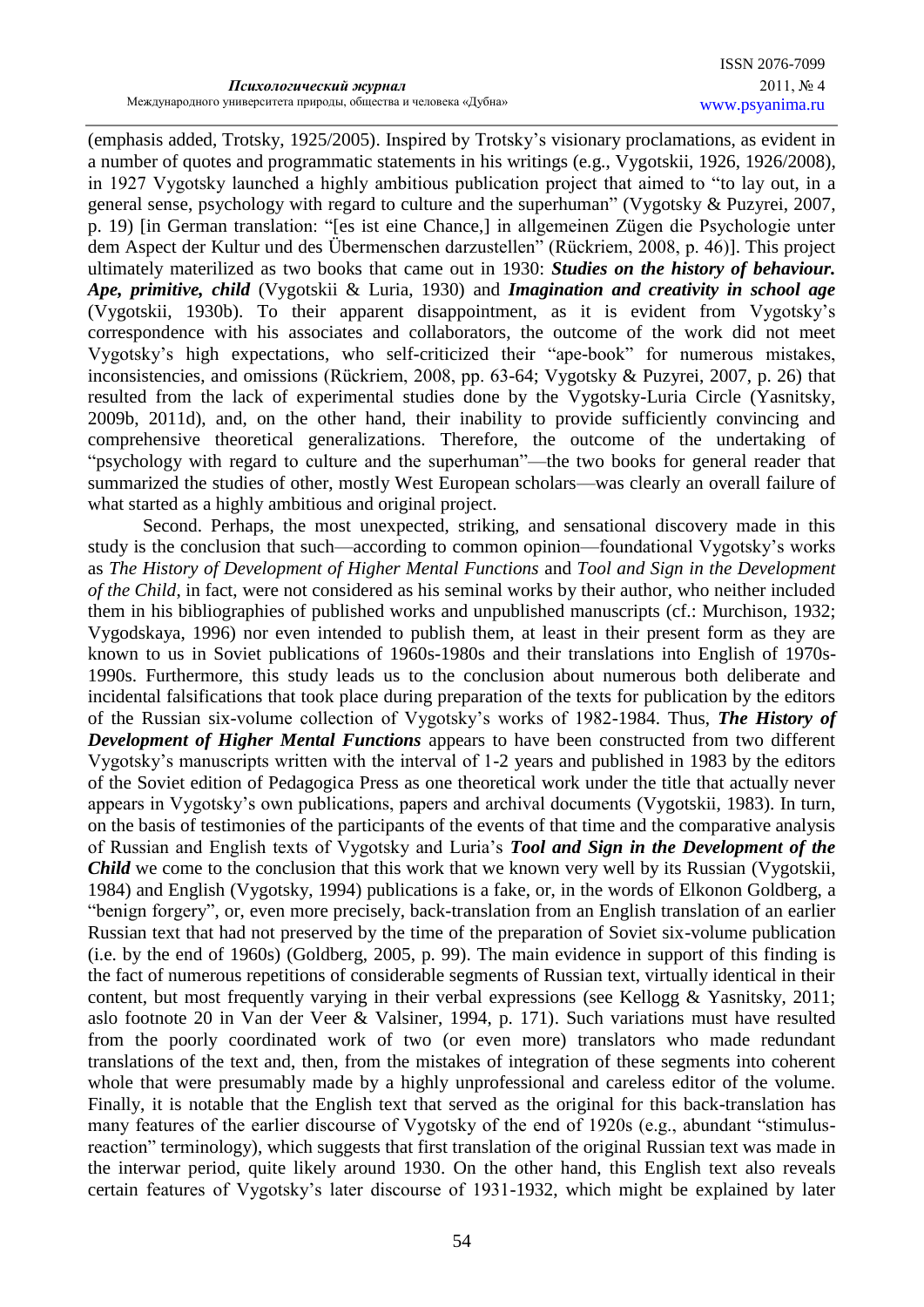interventions and revisions that took place after 1930 when the original text was expanded and augmented with several newer paragraphs here and there, but not fully reconsidered, revised and rewritten as a whole. As a result, what is available to us now is a highly eclectic text that reflects both "reactological" terminology of the "instrumental period" of 1920s and later terminology of the ―functional systems‖ period of the beginning of 1930s. Therefore, in sum, we are safe to claim that such findings do not allow us to treat these two texts— *The History of Development of Higher Mental Functions* and *Tool and Sign in the Development of the Child—*as Vygotsky's authentic works the way they were published in the six-volume collection by Pedagogika Press in 1980s. The same obviously applies to all subsequent translations of these two texts that were made from this Soviet edition, for instance the English publication of *Tool and sign* of 1999 (Vygotsky, 1984/1999).

Third. This study addressed the problems with the chronology of Vygotsky's main works and contributed to a better understanding of the place these works occupy within the corpus of Vygotsky's oeuvre. As a result, this study suggests that we need to question and reconsider the set of his published books and book manuscripts that are traditionally considered as seminal and foundational. Also, the chronology of Vygotsky's works composition was somewhat revised and in several instances corrected (see Table 1).

Hence, as we can see from the Table, the vast majority of Vygotsky's most significant texts—those texts that are traditionally presented as the most important and foundational in numerous scholarly interpretations of Vygotsky's legacy (for most recent critique of some of these see Miller, 2011)—were in fact written before 1931 (the two exceptions are several chapters of *Thinking and speech*, 1934 and several fragments of *Tool and sign*, 1930-1932). Therefore, we realize that these texts do not quite represent the last and the most important and productive period in the development of Vygotsky's theory in 1932-1934. On the other hand, we also realize that the most popular texts of Vygotsky that were in fact written in 1932-1934 give only a fragmentary and far from complete overview of his integral psychoneurological theory of bio-social and culturalhistorical development that was emerging over the last period of his life.

Fourth. From the perspective of our interest in Vygotsky's integral theory we can see that the paedological cycle of his works such as *Paedology of school age* (Vygotskii, 1928) and *Paedology of the adolescent* (Vygotskii, 1929, 1930a, 1931) were quite undeservedly downplayed and largely forgotten in the numerous contemporary scholarly works of post-Vygotskian scholars. Quite in contrast to the contemporary virtual oblivion of Vygotsky's paedological publications, the author of these works and his closest associates considered them as important, often referred to these books, and included these publications in the bibliographies of his works. Also, one should keep it in mind that, cumulatively, the paedological books of Vygotsky constitute his largest text more than 700 pages—that was authorized for publication by its author and was ultimately published during Vygotsky's lifetime (cf. Table). Analysis of these works will help us better understand the growth of the theory of bio-social development that Vygotsky announced in his earlier programmatic works of mid-1920s. Given that his latest and, thus, the most mature text of this cycle was written not later than the end of 1930s, in our prospective analysis of Vygotsky's main paedological works it is important to include also his *more advanced works on paedology*: the texts that have frequently preserved as stenograms of his lectures or presentations, or author's notes for the courses that he typically taught at the Herzen Leningrad Pedagogical Institute in 1930s. Some of these stenograms and course notes were later published posthumously, most likely not proofread by the author, without his consent, and quite probably with editorial changes (Vygotskii, 1933-34/1984, 1934b, 1935a, 1935b, 1996, 2001; Vygotskii & Danyushevskii, 1935). For typical examples of editorial interventions—and, for that matter, distortions of the meaning of the text—in posthumous publications of Vygotsky's works see recent studies (Kellogg & Yasnitsky, 2011; Mecacci & Yasnitsky, 2011; van der Veer & Yasnitsky, 2011; Zavershneva & Osipov, 2010). Despite not ungrounded doubts in the authenticity and reliability of these posthumous publications,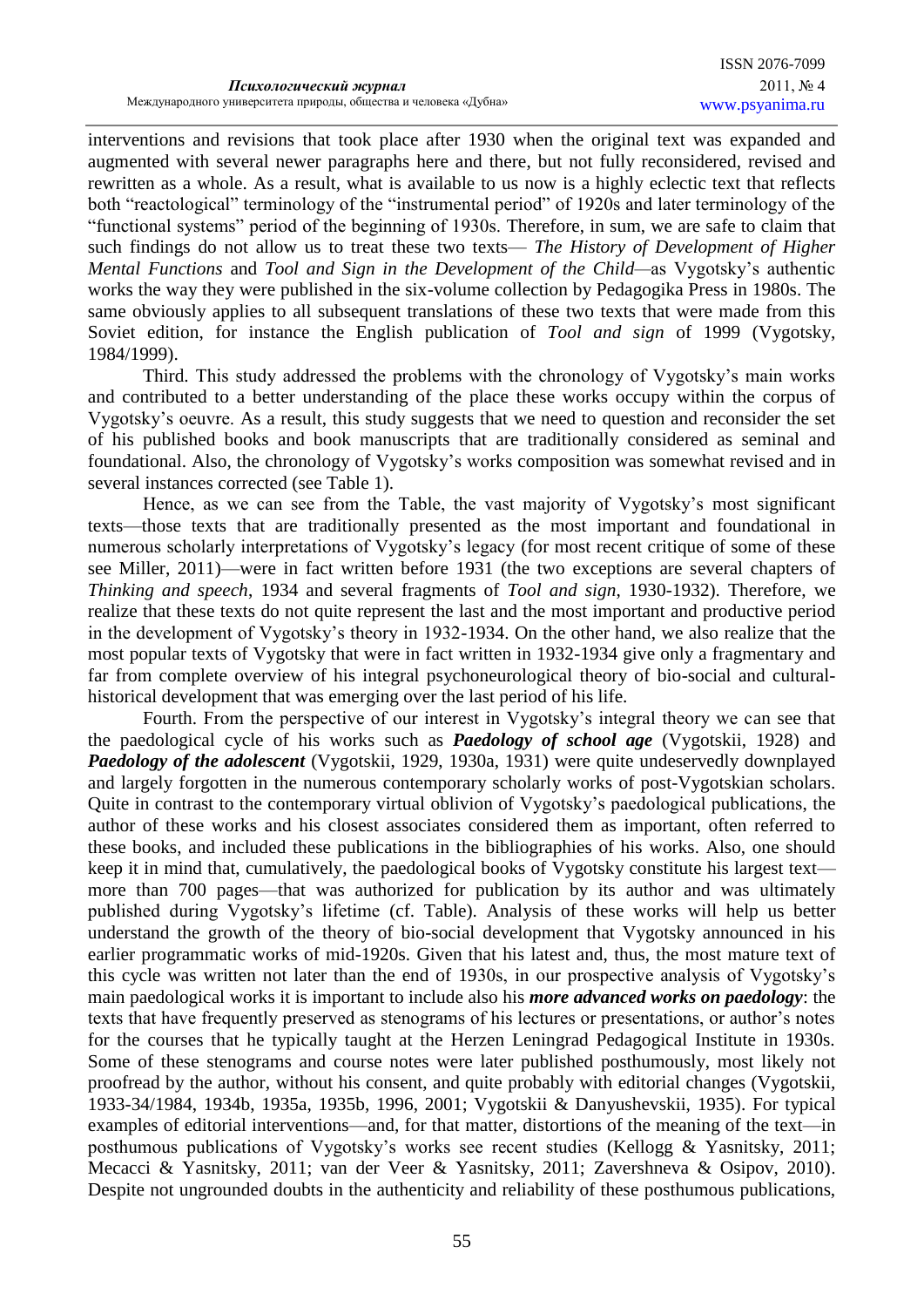they are the best what we currently have of the paedological legacy of the later integrative psychoneurological developmental theory of Vygotsky and, therefore, these sources should be most seriously taken into consideration.

#### **Table 1.**

### **The updated chronology of Vygotsky's books composition and publication (italics indicate the works that were not published during Vygotsky's lifetime; corrections in the chronology of Vygotsky's works that were introduced in this study are emphasized, in bold characters)**

| <b>Title</b>                                                                                                                           | emphasized, in bold characters)<br>Date of publication/writing |                                                                                               | Length                | <b>Comments</b>                                                                                                                                                                                                                                             |
|----------------------------------------------------------------------------------------------------------------------------------------|----------------------------------------------------------------|-----------------------------------------------------------------------------------------------|-----------------------|-------------------------------------------------------------------------------------------------------------------------------------------------------------------------------------------------------------------------------------------------------------|
|                                                                                                                                        |                                                                |                                                                                               | (pp.)                 |                                                                                                                                                                                                                                                             |
| Istoriia razvitia<br>vysshikh psikhicheskikh<br>funktsii                                                                               | traditional<br>1930-1931 or<br>1931-1932                       | corrected<br>Not later 1930<br>(chapters $1-5$ ) <sup>1</sup>                                 | $210$ or<br>$158^{2}$ | Total text length of the Russian<br>publication of $1983 - 323$ pp.                                                                                                                                                                                         |
| [The history of<br>development of higher<br>mental functions]                                                                          |                                                                | Not later 1929<br>(chapters $6-15$ ) <sup>3</sup>                                             | 165                   |                                                                                                                                                                                                                                                             |
| Myshlenie i rech'<br>[Thinking and speech]                                                                                             | 1934                                                           | Not later 1930 (ch. 2-<br>5),<br>spring 1933-spring<br>1934 (Introduction,<br>chap. 1, 6 и 7) | 320                   | Chapter 5: an excerpt from Pedologiia<br>podrostka [Paedology of the<br>adolescent] (1931)                                                                                                                                                                  |
| Orudie i znak (rukopis'<br>[Tool and sign<br>$(manuscript)$ ]                                                                          | 1930                                                           | Not earlier 1931,<br>probably 1932                                                            |                       | According to Thinking and speech<br>(Vygotskii, 1934a, p. 323), there was<br>also such English copy of the work:<br>L.S. Vygotsky and A. R. Luria, Tool<br>and Symbol in the development of the<br>child (sent to «Handbook of Child-<br>Psychology», 1930) |
| Pedologiia podrostka<br>[Paedology of the<br>adolescent]                                                                               |                                                                | $1929$ (vol. 1, chapters<br>$1-4)$                                                            | 68                    | Total text length of all three volumes<br>of the book $-504$ pp.                                                                                                                                                                                            |
|                                                                                                                                        | 1929 and<br>1931<br><sub>or</sub><br>1930 и 1931               | $1930$ (vol. 2, chapters<br>$5-8$                                                             | 104                   | The last, third volume completed not<br>later than the fall of 1930                                                                                                                                                                                         |
|                                                                                                                                        |                                                                | 1931 (vol. 3, chapters<br>$9-16$                                                              | 332                   |                                                                                                                                                                                                                                                             |
| Pedologiia shkol'nogo<br>vozrasta<br>[Paedology of the<br>school age]                                                                  | 1928                                                           | 1928                                                                                          | 218                   |                                                                                                                                                                                                                                                             |
| Etiudy po istorii<br>povedeniia. Obez'iana,<br>primitiv, rebenok<br>[Studies on the history<br>of behaviour. Ape,<br>primitive, child] | 1930                                                           | 1930                                                                                          | 230                   | The book most likely completed not<br>later than the fall of 1929                                                                                                                                                                                           |

Fifth, and the last. Vygotsky's *Thinking and speech* is typically presented as the last and most mature of his works, as some kind of summary of all his theoretical work and a scientific

<sup>1</sup> 1 Presumbably, Vygotsky's manuscript of 1930 originally titled by its author *Issledovanie vysshikh psikhologicheskikh funktsii* [Investigation of higher psychological functions].

 $\overline{2}$ In Soviet editions of 1960 and 1983 respectively

<sup>3</sup> Presumbably, Vygotsky's manuscript of 1928-1929 originally titled by its author *Istoriia kul'turnogo razvitiia normal'nogo i nenormal'nogo rebenka* [The history of cultural development of normal and abnormal child].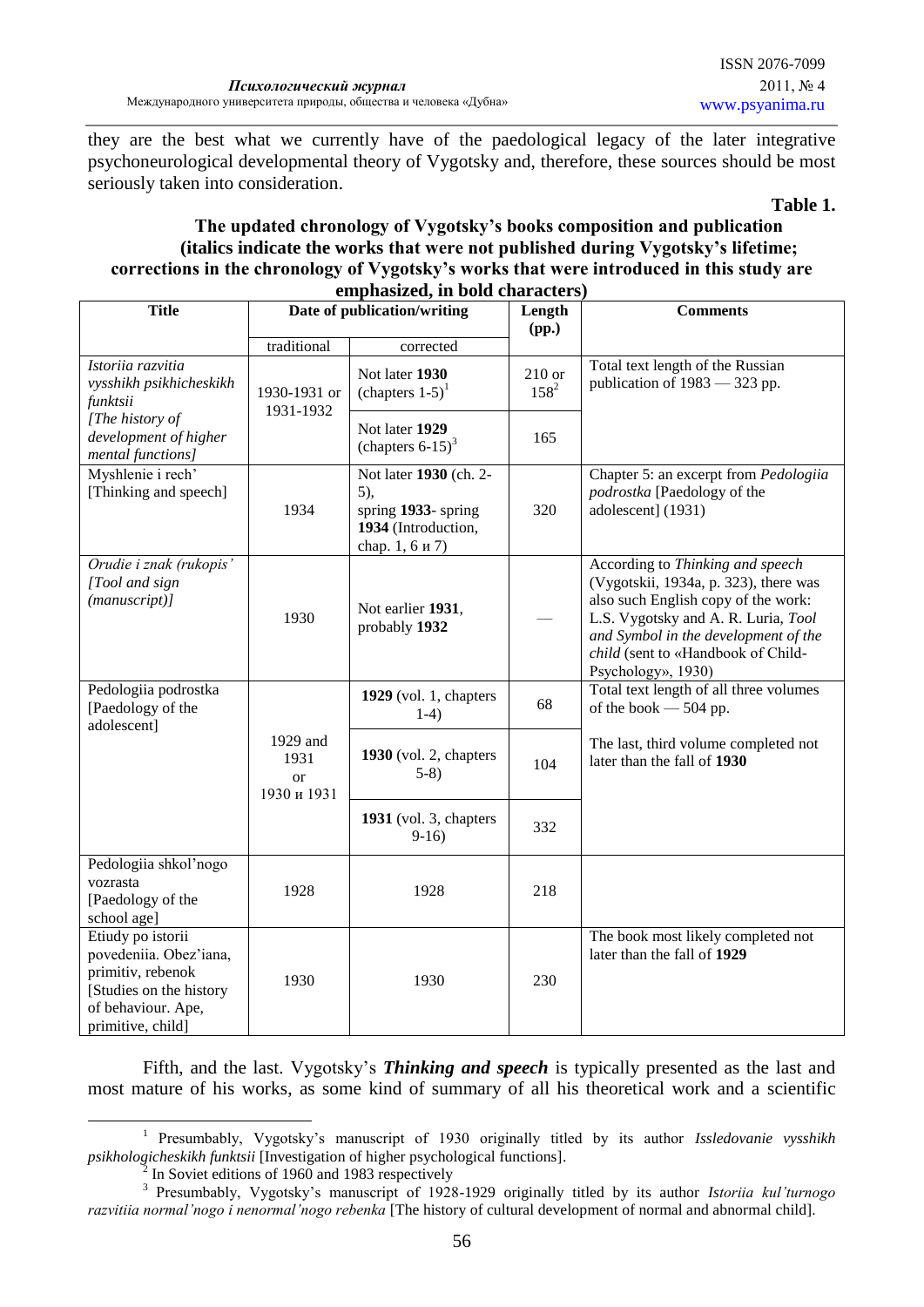testament to his students, followers and future generations of psychologists. Our study demonstrates that roughly half of the text of this book was written not later than 1930, and the whole book was presumably ready for submission to the publishing house by 1932. The second half of the book includes the texts that—although, indeed, actually written in 1932-1934—do not reflect the last phase of Vygotsky's theory of this period. The new research program of the psychology of human consciousness, sense-making, and freedom that Vygotsky announced at the end of 1932, highly remiscent of hs earlier "psychology with regard to culture and the superhuman", was carried out by the members of Vygotsky Circle in *three different yet interrelated directions of empirical studies and theoretical generalizations*. These are:

(1) intensive *clinical and defectologica*l studies in Kharkov and Moscow that resulted in considerable convergence of psychological theory of Vygotsky-Luria with psychiatry, physiology, and neurology, which defined the contours of the emergent "cultural-historical neuropsychology" (Toomela, in press; Yasnitsky, 2009a, 2009b, 2011d; Yasnitsky & Ferrari, 2008);

(2) *philological* (i.e. linguistic and literary) studies of language, thinking, and culture that, according to the contemporary nomenclature of scientific disciplines, are chiefly associated with semiotics, anthropology, and psycholinguistics (see, e.g., Bertau, 2008, 2011a, 2011b; Friedrich, 2005);

(3) convergence of the "intellectualism" of the earlier Vygotsky of his "instrumental period" of 1920s with the research on *affect, will and action in human "lifespace"* that was conducted by the members of the Berlin group of Kurt Lewin (Lewin, 1935, 1936) and were replicated and continued in the Soviet Union in 1930s by the scholars of the Vygotsky-Luria Circle (Yasnitsky, 2011a, 2012a, 2012b).

These three interrelated domains constitute the main avenues of Vygotsky's integrative theory in its most mature form. It is already apparent that no single text of Vygotsky presents these three lines in most elaborate form that would allow us to see Vygotsky's comprehensive integrative theory at a glance. Instead, what we have is a collection of brief notes, fragments, draft papers and unfinished works (Yasnitsky, 2010; Zavershneva, 2010a, 2010b, 2010c), partially published during the brief period of the Gold Age of Vygotskian psychology after his death in 1934-1936 (Vygotskii, 1933-34/1984, 1934b, 1935a, 1935b, 1936; Vygotskii & Danyushevskii, 1935) (on the "Gold Age" of the period of 1934-1936 see Yasnitsky, 2011c). In this situation there are two different yet interrelated options. First, we need meticulous historical work aimed at restoring and reconstructing the unity of Vygotsky's most precious ideas of the last period from the available fragments. Second, integration of these ideas and their further development in the context of contemporary psychological mainstream research and quest for non-reductionistic, history-oriented and theorydriven integrative research methodology and scientific practice (Clegg, 2009; Toomela & Valsiner, 2010; Valsiner, Molenaar, Lyra, & Chaudhary, 2009). Apparently, the first does not make much sense without the second, and the second is doomed to failure without the first (van der Veer & Yasnitsky, 2011). Which means that quite a lot of work still remains to be done before the original unity is restored of the new integrative "summit" psychology of consciousness, personality and freedom along the lines of the comprehensive and highly ambitious Vygotsky's research project of 1932-34.

And only then we will be able to see the contours of a truly new psychology. And there is no need to worry that this new psychology will correspond as little to the present one as the constellation Little Bear corresponds to a funny bear cub in our local Zoo.

# **References:**

1. Bertau, M.-C. (2008). Pour une notion de forme linguistique comme forme vécue. Une approche avec Jakubinskij, Vološinov et Vygotskij. In *Langage et pensée : Union Soviétique,*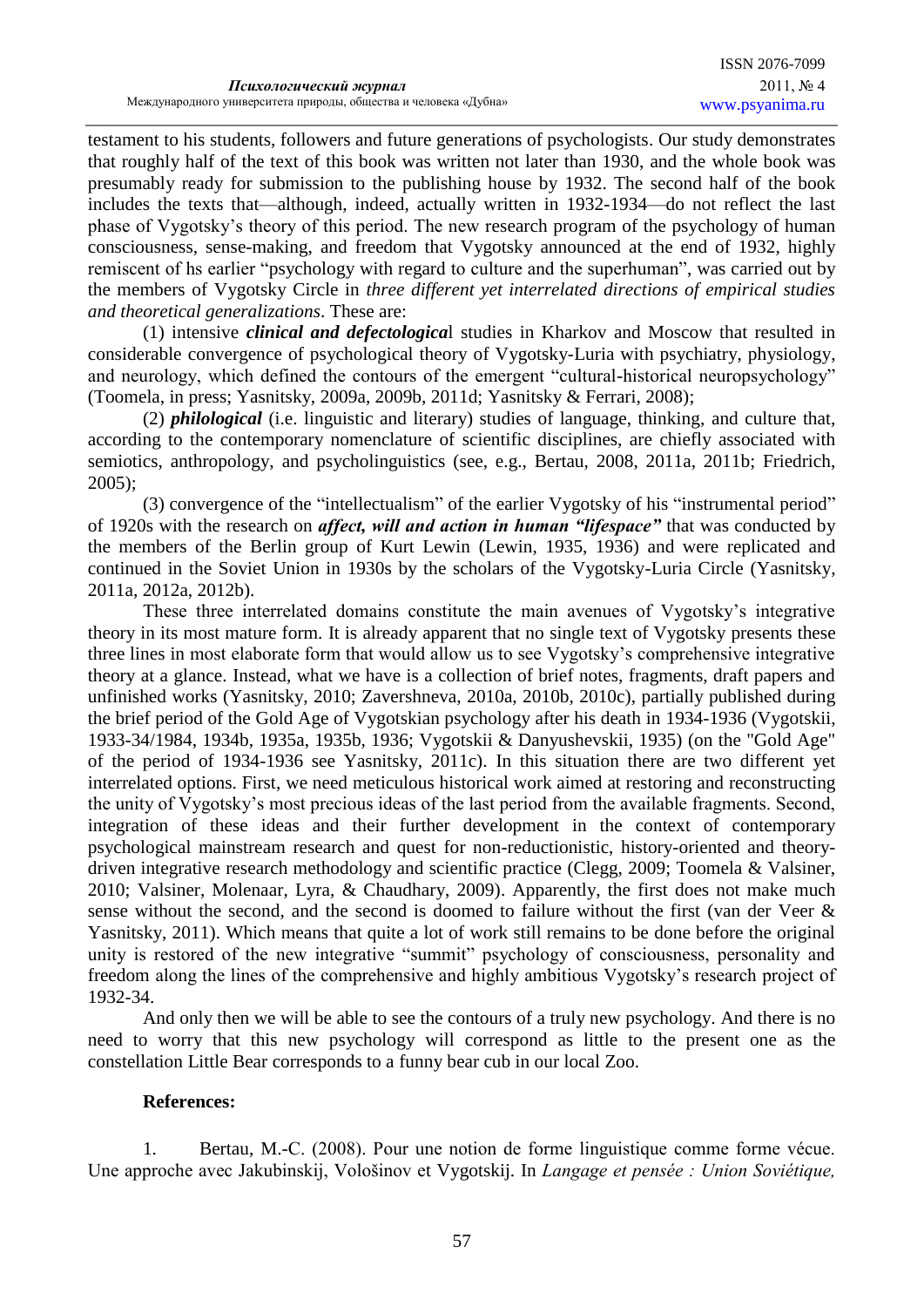*années 1920-1930, Patrick Sériot & Janette Friedrich (éds.), Cahiers de l'ILSL, n° 24* (pp. 5-28). Lausanne: Université de Lausanne.

2. Bertau, M.-C. (2011a). *Anreden, Erwidern, Verstehen. Elemente einer Psycholinguistik der Alterität [Addressing, replying, and understanding. Elements of a psycholinguistics of alterity]*. Berlin: Lehmanns media.

3. Bertau, M.-C. (2011b). Language for the other: Constructing cultural-historical psycholinguistics. *Tätigkeitstheorie - Journal für tätigkeitstheoretische Forschung in Deutschland [Activity Theory –Journal of activity-theoretical research in Germany], 5*, 13-49.

4. Clegg, J. W. (Ed.). (2009). *The observation of human systems. Lessons from the history of anti-reductionistic empirical psychology*. New Brunswick-London: Transaction Publishers.

5. Friedrich, J. (2005). Verwendung und Funktion des Dialogbegriffs im sowjetrussischen Diskurs der 1920er Jahre, insbesondere bei Jakubinskij und Vygotskij / The use and function of the notion of dialogue in the Soviet-Russian discourse of the 1920ies, especially with Yakubinsky and Vygotsky. In M.-C. Bertau (Ed.), *Sprache dialogisch denken – Handeln dialogisch verstehen / Think about language dialogically – Understand action dialogically. Interdisziplinäre Tagung / Interdisciplinary conference*. Munich: Munich University.

6. Goldberg, E. (2005). *The wisdom paradox: How your mind can grow stronger as your brain grows older*. New York: Gotham books.

7. Kellogg, D., & Yasnitsky, A. (2011). The differences between the Russian and English texts of Tool and Sign in Child Development. Supplementary and analytic materials. *PsyAnima, Dubna Psychological Journal, 4*(4).

8. Lewin, K. (1935). *A Dynamic Theory of Personality*. New York & London: McGraw-Hill Book Company.

9. Lewin, K. (1936). *Principles of Topological Psychology*. New York & London: McGraw-Hill Book Company.

10. Lifanova, T. M. (1996). Polnaya bibliografiya trudov L'va Semenovicha Vygotskogo [Comlete bibliography of the works of Lev Semenovich Vygotskii]. *Voprosy psikhologii*(5), 137- 157.

11. Luria, A. R. (1935a). L.S. Vygotsky*. Character and personality,* pp. 238-240.

12. Luria, A. R. (1935b). Professor L.S. Vygotsky (1896-1934)*. Journal of Genetic Psychology,* pp. 224-226.

13. Mecacci, L., & Yasnitsky, A. (2011). Editorial changes in the three Russian editions of Vygotsky's "Thinking and Speech" (1934, 1956, 1982): Towards authoritative and ultimate English translation of the book. *PsyAnima, Dubna Psychological Journal, 4*(4).

14. Miller, R. (2011). *Vygotsky in perspective*. New York: Cambridge University Press.

15. Murchison, C. (Ed.). (1932). *The psychological register* (Vol. 3). Worcester, MA: Clark University Press.

16. Rückriem, G. (2008). *Lev Semënovič Vygotskij. Briefe/Letters. 1924–1934*. Berlin: Lehmanns Media.

17. Toomela, A. (in press). There can be no cultural-historical psychology without neuropsychology. And vice versa. In A. Yasnitsky, R. v. d. Veer & M. Ferrari (Eds.), *The Cambrigde handbook of cultural-historical psychology*. Cambridge: Cambridge University Press.

18. Toomela, A., & Valsiner, J. (Eds.). (2010). *Methodological thinking in psychology: 60 years gone astray?* Charlotte, NC: Information Age Publishing, Inc.

19. Trotsky, L. (1925/2005). *Literature and revolution*. Chicago, Il: Haymarket Books.

20. Valsiner, J., Molenaar, P. C. M., Lyra, M. C. D. P., & Chaudhary, N. (Eds.). (2009). *Dynamic process methodology in the social and developmental sciences*. New York: Springer.

21. Van der Veer, R., & Valsiner, J. (1991). *Understanding Vygotsky: A quest for synthesis*. Cambridge, MA: Blackwell Publishers.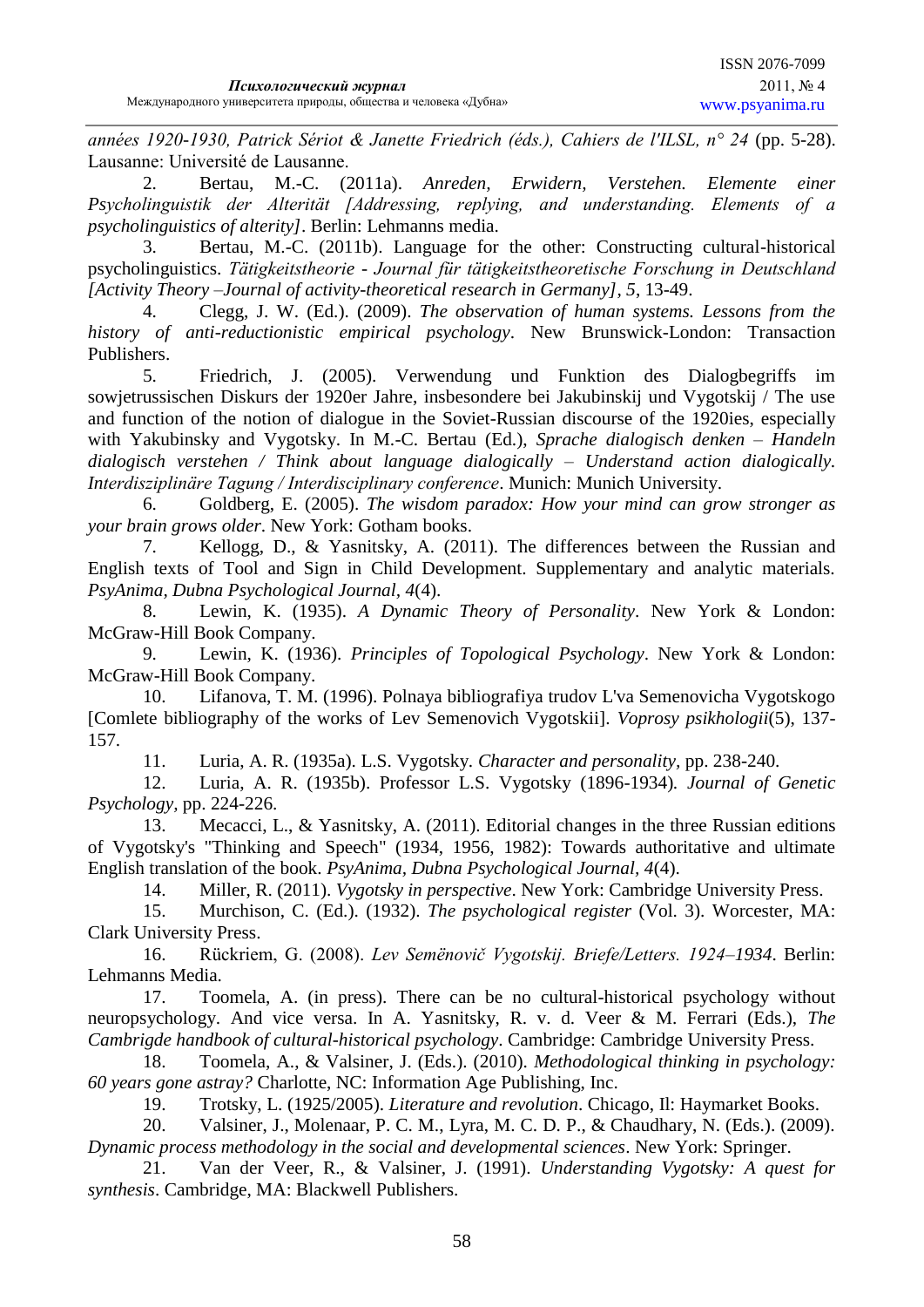22. Van der Veer, R., & Valsiner, J. (1994). *The Vygotsky reader*. Cambridge, MA: Blackwell Publishers.

23. van der Veer, R., & Yasnitsky, A. (2011). Vygotsky in English: What still needs to be done. *Integrative Psychological and Behavioral Science, 45*(4), 475-493.

24. Vygodskaya, G. L. (1996). Kakim ob byl [The man he was]. *Voprosy psikhologii*(5), 122—133.

25. Vygotskii, L. S. (1926). *Pedagogicheskaya psikhologiya [Pedagogical psychology]*. Moscow: Rabotnik prosveshcheniya.

26. Vygotskii, L. S. (1926/2008). *Psikhologiya iskusstva [Psychology of art]*. Moskva: Labirint.

27. Vygotskii, L. S. (1928). *Pedologiia shkol'nogo vozrasta [Paedology of school age]*. Moscow: Izdatel'stvo BZO pri pedfake 2 MGU.

28. Vygotskii, L. S. (1929). *Pedologiia podrostka [Paedology of the adolescent]*. Moscow: Izdatel'stvo BZO pri pedfake 2 MGU.

29. Vygotskii, L. S. (1930a). *Pedologiia podrostka [Paedology of the adolescent]*. Moscow: Izdatel'stvo BZO pri pedfake 2 MGU.

30. Vygotskii, L. S. (1930b). *Voobrazhenie i tvorchestvo v shkol'nom vozraste. Psilkhologicheskii ocherk. Kniga dlia uchitelei [Imagination and creativity in school age. Psychological essay. The book for teachers]*. Moscow: Gosizdat.

31. Vygotskii, L. S. (1931). *Pedologiia podrostka [Paedology of the adolescent]*. Moscow-Leningrad: Gosudarstvennoe uchebno-pedagogicheskoe uzdatel'stvo.

32. Vygotskii, L. S. (1933-34/1984). Voprosy detskoi (vozrastnoi) psikhologii. (Neopublikovannye glavy i stenogrammy lektsii po pedologii 1933-1934) [Some issues of child (age) psychology. (Unpublished chapters and stenograms of lectures on paedology of 1933-1934)]. In L. S. Vygotsky (Ed.), *Sobranie sochinenij* (Vol. 4. Detskaia psikhologiia, pp. 243-385). Moscow: Pedagogika.

33. Vygotskii, L. S. (1934a). *Myshlenie i rech'. Psikhologicheskie issledovaniya [Thinking and speech. Psychological investigations]*. Moskva: Gosudarstvennoe sotsial'noekonomicheskoe izdatel'stvo.

34. Vygotskii, L. S. (1934b). *Osnovy pedologii [Foundations of pedology]*. Moscow: Izdatel'stvo 2-go Moskovskogo Meditsinskogo Instituta.

35. Vygotskii, L. S. (1935a). *Osnovy pedologii [Foundations of pedology]*. Leningrad: Gosudarstvennyj pedagogicheskij institut imeni A. I. Gerzena.

36. Vygotskii, L. S. (1935b). *Umstvennoe razvitie detej v protsesse obucheniya [Children's mental development in the process of learning]*. Moscow-Leningrad: Uchpedgiz.

37. Vygotskii, L. S. (1936). *Diagnostika razvitiya i pedologicheskaya klinika trudnogo detstva [Diagnostics of development and paedological clinic of difficult childhood]*. Moscow: Izdatel'stvo EDI.

38. Vygotskii, L. S. (1983). Istoriia razvitiia vysshikh psikhicheskikh funktsii [The History of development of higher mental/psychic functions ]. In *Vygotskii, L. S. Sobranie sochinenii. Tom tretii. Problemy razvitiia psikhiki* (pp. 5-328). Moscow: Pedagogika.

39. Vygotskii, L. S. (1984). Orudie i znak v razvitii rebenka [Tool and sign in the development of the child]. In *Vygotskii, L. S. Sobranie sochinenii. Tom shestoi. Nauchnoe nasledstvo* (pp. 5-90). Moscow: Pedagogika.

40. Vygotskii, L. S. (1996). *Lektsii po pedologii [Lectures on pedology]*. Izhevsk: Izdatel'stvo Udmurtskogo universiteta.

41. Vygotskii, L. S. (2001). *Lektsii po pedologii [Lectures on pedology]*. Izhevsk: Izdatel'kii dom "Udmurtskii universitet".

42. Vygotskii, L. S., & Danyushevskii, I. I. (Eds.). (1935). *Umstvennootstalyj rebenok [Mentally retarded child]*. Moscow: Uchpedgiz.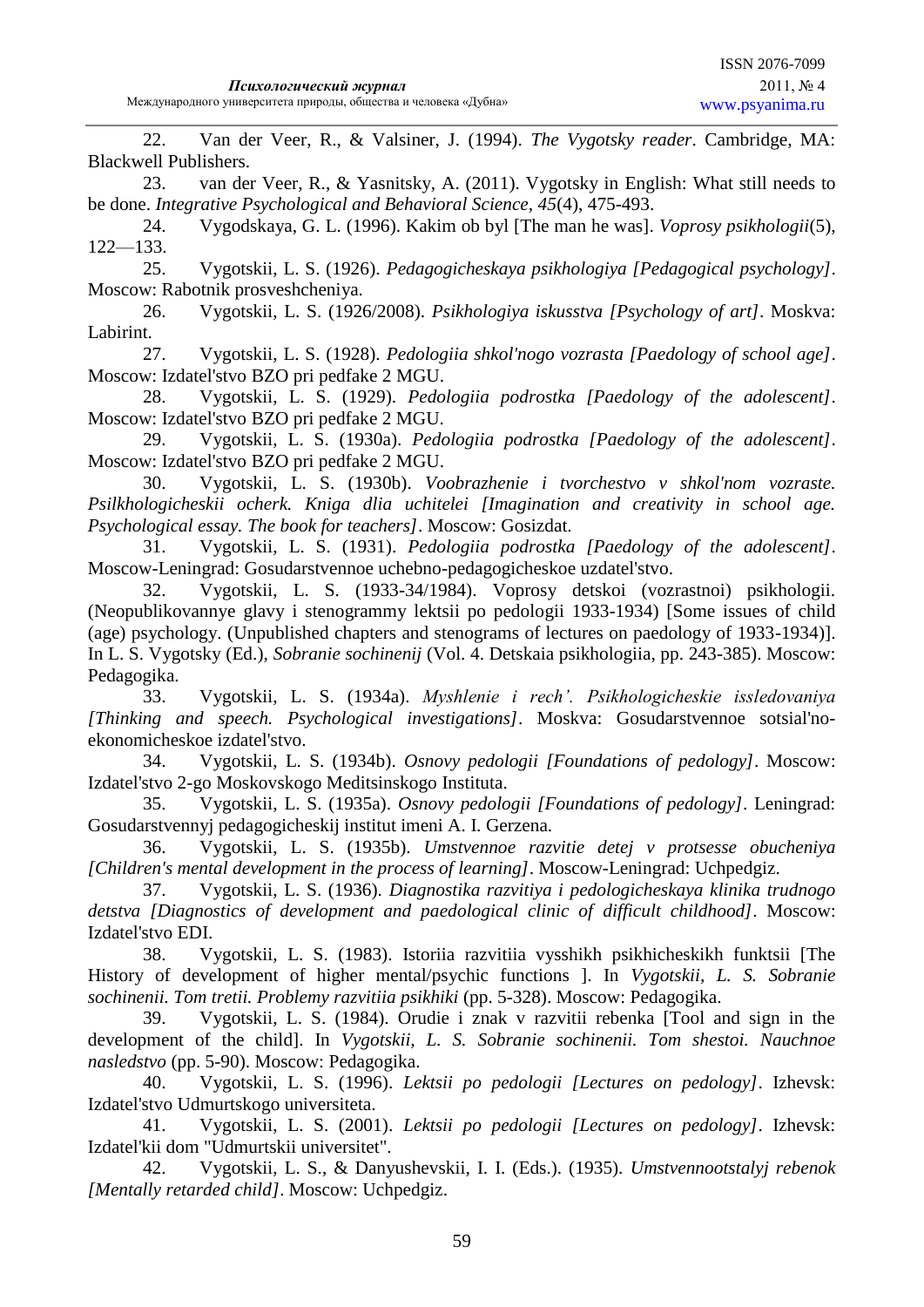43. Vygotskii, L. S., & Luria, A. R. (1930). *Etiudy po istorii povedeniya. Obez'yana. Primitiv. Rebionok. [Studies in the history of human behavior. Ape, primitive, child]*. Moscow: Gosudarstvennoe izdatel'stvo.

44. Vygotsky, L. S. (1934). *Myshlenie i rech'. Psikhologicheskie issledovaniya [Thinking and speech. Psychological investigations]*. Moskva: Gosudarstvennoe sotsial'noekonomicheskoe izdatel'stvo.

45. Vygotsky, L. S. (1956). *Izbrannye psikhologicheskie proizvedeniya [Selected psychological works]*. Moscow: APN RSFSR.

46. Vygotsky, L. S. (1960). *Razvitie vysshikh psikhicheskikh funktsij. Iz neopublikovannykh trudov [Development of higher mental functions. From the unpublished works]*. Moscow: APN RSFSR.

47. Vygotsky, L. S. (1982-84). *Sobranie sochinenii v shesti tomakh [Collected works in six volumes]*. Moscow: Pedagogika.

48. Vygotsky, L. S. (1984/1999). Tool and sign in the development of the child. In R. W. Rieber (Ed.), *The collected works of L. S. Vygotsky* (Vol. 6. Scientific legacy, pp. 3-68). New York, NY: Plenum Press.

49. Vygotsky, L. S. (1994). Tool and symbol in child development. In R. van der Veer & J. Valsiner (Eds.), *The Vygotsky reader* (pp. 99-174). Cambridge, MA: Blackwell.

50. Vygotsky, L. S., & Puzyrei, A. A. (2007). Letters to students and colleagues. *Journal of Russian and East European Psychology, 45*(2), 11-60.

51. Yasnitsky, A. (2009a). Ocherk istorii Khar'kovskoj psikhologicheskoj shkoly: pervaya nauchnaya sessiya Khar'kovskogo gosudarstvennogo instituta i poyavlenie "Khar'kovskoj shkoly psikhologii" (1938) [An outline of the history of the Kharkov school: first scientific session of the Kharkov state pedagogical institute and the emergence of the "Kharkov school of psychology" (1938)]. *Cultural-Historical Psychology*(2), 95-106.

52. Yasnitsky, A. (2009b). *Vygotsky Circle during the Decade of 1931-1941: Toward an Integrative Science of Mind, Brain, and Education. Ph.D. dissertation, University of Toronto*.

53. Yasnitsky, A. (2010). "Archival Revolution" in Vygotskian Studies? Uncovering Vygotsky's Archives. *Journal of the Russian and East European Psychology, 48*(1), 3-13.

54. Yasnitsky, A. (2011a). Izolyatsionizm sovetskoj psikhologii? Uchenye, "importeksport" v nauke i vlast' [Isolationism of Soviet psychology? Scientists, "import-export" in science, and the power]. *Voprosy psikhologii*(6), 108-121.

55. Yasnitsky, A. (2011b). "Kogda b vy znali iz kakogo sora...": K opredeleniiu sostava i khronologii sozdaniia osnovnykh rabot Vygotskogo ["I Wish You Knew From What Stray Matter...": Identifying the set of Vygotsky's major oeuvre and determining the chronology of their composition]. *PsyAnima, Dubna Psychological Journal, 4*(4).

56. Yasnitsky, A. (2011c). Lev Vygotsky: Philologist and Defectologist, A Sociointellectual Biography. In W. E.Pickren, M. C.Wertheimer & D. A.Dewsbury (Eds.), *Portraits of pioneers in developmental psychology* (Vol. 7, pp. 109-133). New York: Taylor & Francis.

57. Yasnitsky, A. (2011d). Vygotsky Circle as a personal network of scholars: Restoring connections between people and ideas. *Integrative Psychological and Behavioral Science, 45*(4), 422-457.

58. Yasnitsky, A. (2012a). Izolyatsionizm sovetskoj psikhologii? Neformal'nye lichnye sviazi uchenykh, mezhdunarodnye posredniki i "import" psikhologii [Isolationism of Soviet psychology? Informal personal networks of scholars, international brokers, and "import" of psychology]. *Voprosy psikhologii*(1).

59. Yasnitsky, A. (2012b). K istorii kul'truno-istoricheskoi geshtal't-psikhologii: Vygotskii, Luriia, Koffka, Levin i drugie. [A history of cultural-historical Gestalt psychology: Vygotsky, Luria, Koffka, Lewin and others]. *PsyAnima, Dubna Psychological Journal, 5*(1).